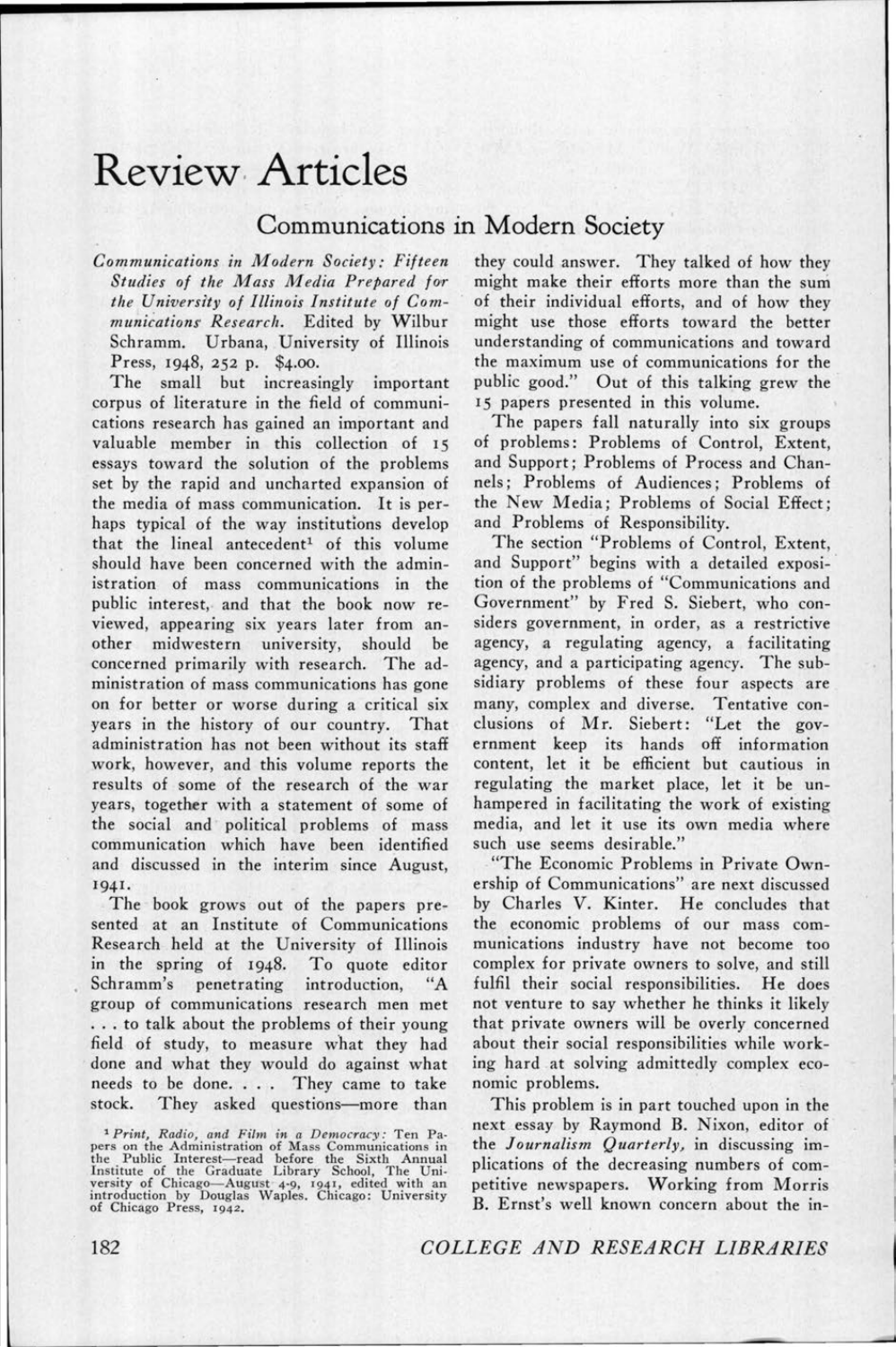creasing number of American cities in which there is no daily newspaper competition, Mr. Nixon admits the facts as presented by Mr. Ernst but denies the necessity of the conclusions Mr. Ernst reaches. Making the point that the one-publisher town is not an evil in itself, but depends on the individual publisher, Mr. Nixon discovers that this one publisher has, in fact, a good deal of competition from other mass media such as the radio, motion picture, and in some areas television. The outcome of that kind of competition is, of course, very much in doubt. The author looks to the development of communications research to help all competing media find their proper audience.

The least satisfactory portion of the book is the second section on "Problems of Process and Channels," probably because work in this field is somewhat new and lacks the concrete objectiveness of some of the other aspects of the communication process. "On Psychology of the Communication Process," by Carl Hovland of Yale University, is in large part a technical discussion of the learning process as a tentative attempt to define methods of showing the effects of a given item of communication. Mr. Hovland concludes that "we do not today have a psychology of communications," but that we "have all the essential ingredients-the research techniques, the concepts and hypotheses, and the problems-to permit developing a genuine science of communications in the coming decade or two."

Even less satisfactory is Edgar Dale's "Psychology of Communication by Picture." This is little more than a list of the various media which a librarian writing on audiovisual aids might talk about. Literally nothing new has been added. So too with "The Sociology of Literature" by Leo Lowenthal. This essay is a subjective description of authorship and the author's problem of communicating his idea to his reader. This reader came away with no increased knowledge of either sociology or literature and with no sense of clarity as to what the phrase "sociology of literature" might mean.

The objective pace of the book picks up again in the third section devoted to "Problems of Audiences." Here are two papers: one devoted to the reading audience by Ralph 0. Nafziger, and another to the listening audience by Elmo C. Wilson. Nafziger's paper is notable for its description of the technique and results of recent newspaper readership surveys. It is notable too for its frank realization of the embryonic stage of such study. A beginning has been made and some specific facts are known, but many variables remain to be isolated and studied separately before we can attain a full knowledge of the effects which reading of a newspaper has upon a reader. Elmo C. Wilson does much the same sort of job for radio research, and is aware in much the same way of the myriad problems which remain before we can gain adequate control of radio as a medium of communication. He has some interesting notes too on the beginnings· of research in television. Both men are challengingly conscious of the difficulties that still lie ahead of the exciting news that media research will one day reveal.

The essentially elementary stage so far achieved by communications research is best expressed by Bernard Berelson in these words: "Some kinds of communication on some kinds of issues brought to the attention of some kinds of people under some kinds of conditions have some kinds of effects." These five groups of factors: media, issues, people, conditions and effects, are susceptible to research in isolation and in relation with each and it is not until a sufficient amount of imaginative research has been accomplished that it will be possible to identify definitely the specific kinds of communication which have specific kinds of effect. The book ends with an essay on "Professional Freedom and Responsibility in the Press," by Ralph D. Casey, and an essay on the "Responsibility of an Editor," by Robert J. Blakely. Both essays are intelligent and readable approaches to the problems confronting the editor of any newspaper in the selection and display of the news that comes over local, national, and international wires each day. They are worth reading as interesting individual approaches to the problems of editorship in the light of much recent criticism of the American press.

The book is a useful and inspiring description of the achievements and the limitations of communications research today, complete with informative footnotes and a bibliography of roo titles for further reading. This book

.